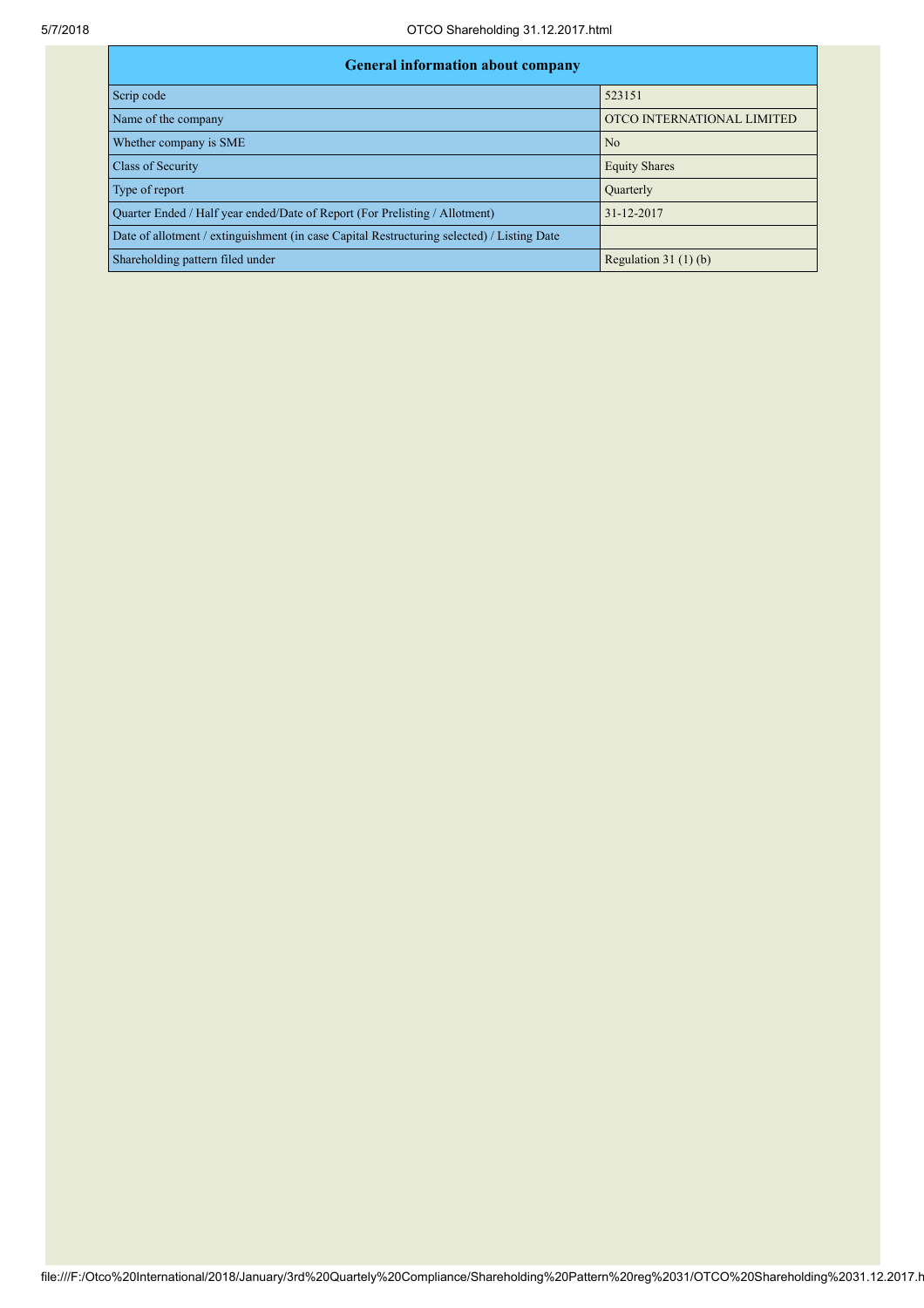| Sr. No. | <b>Particular</b>                                                                      | Yes/No         |
|---------|----------------------------------------------------------------------------------------|----------------|
|         | Whether the Listed Entity has issued any partly paid up shares?                        | N <sub>0</sub> |
|         | Whether the Listed Entity has issued any Convertible Securities?                       | N <sub>o</sub> |
|         | Whether the Listed Entity has issued any Warrants?                                     | N <sub>o</sub> |
|         | Whether the Listed Entity has any shares against which depository receipts are issued? | N <sub>0</sub> |
|         | Whether the Listed Entity has any shares in locked-in?                                 | N <sub>o</sub> |
|         | Whether any shares held by promoters are pledge or otherwise encumbered?               | N <sub>o</sub> |
|         | Whether company has equity shares with differential voting rights?                     | N <sub>0</sub> |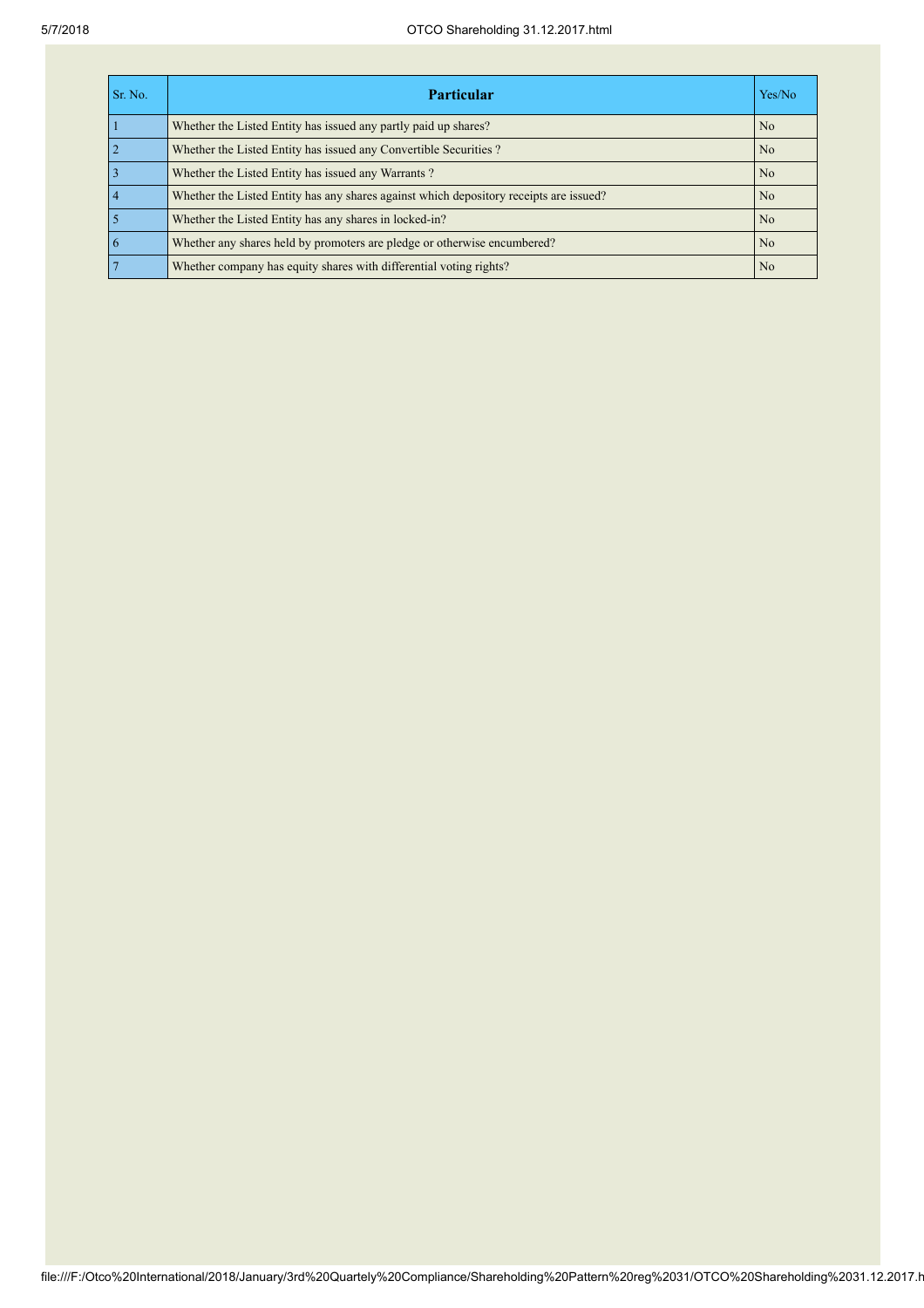| <b>Table I - Summary Statement holding of specified securities</b> |                                                |                      |                       |                   |                                                                                                                                                   |                                        |                                                                  |                |                           |            |                     |
|--------------------------------------------------------------------|------------------------------------------------|----------------------|-----------------------|-------------------|---------------------------------------------------------------------------------------------------------------------------------------------------|----------------------------------------|------------------------------------------------------------------|----------------|---------------------------|------------|---------------------|
| Category                                                           | Nos. Of                                        | No. of<br>fully paid | No. Of<br>Partly      | No. Of<br>shares  | Total nos.<br>shares                                                                                                                              | Shareholding as a<br>% of total no. of | Number of Voting Rights held in each<br>class of securities (IX) |                |                           |            |                     |
| Category<br>$\left( \mathrm{I}\right)$                             | of<br>shareholder                              | shareholders         | up equity             | paid-up<br>equity | underlying<br>held (VII)<br>as per SCRR, 1957)<br>Depository<br>$= (IV) +$<br>(VIII) As a % of<br>Receipts<br>$(V)$ + $(V)$<br>$(A+B+C2)$<br>(VI) | shares (calculated                     |                                                                  |                | No of Voting (XIV) Rights | Total as a |                     |
| (II)                                                               |                                                | (III)                | shares<br>held $(IV)$ | shares<br>held(V) |                                                                                                                                                   |                                        |                                                                  | Class<br>eg: X | Class<br>eg:y             | Total      | $%$ of<br>$(A+B+C)$ |
| (A)                                                                | Promoter<br>&<br>Promoter<br>Group             |                      | 1362223               |                   |                                                                                                                                                   | 1362223                                | 52.52                                                            | 1362223        |                           | 1362223    | 52.52               |
| (B)                                                                | Public                                         | 851                  | 1231401               |                   |                                                                                                                                                   | 1231401                                | 47.48                                                            | 1231401        |                           | 1231401    | 47.48               |
| (C)                                                                | Non<br>Promoter-<br>Non Public                 |                      |                       |                   |                                                                                                                                                   |                                        |                                                                  |                |                           |            |                     |
| (C1)                                                               | <b>Shares</b><br>underlying<br><b>DRs</b>      |                      |                       |                   |                                                                                                                                                   |                                        |                                                                  |                |                           |            |                     |
| (C2)                                                               | Shares held<br>by<br>Employee<br><b>Trusts</b> |                      |                       |                   |                                                                                                                                                   |                                        |                                                                  |                |                           |            |                     |
|                                                                    | Total                                          | 852                  | 2593624               |                   |                                                                                                                                                   | 2593624                                | 100                                                              | 2593624        |                           | 2593624    | 100                 |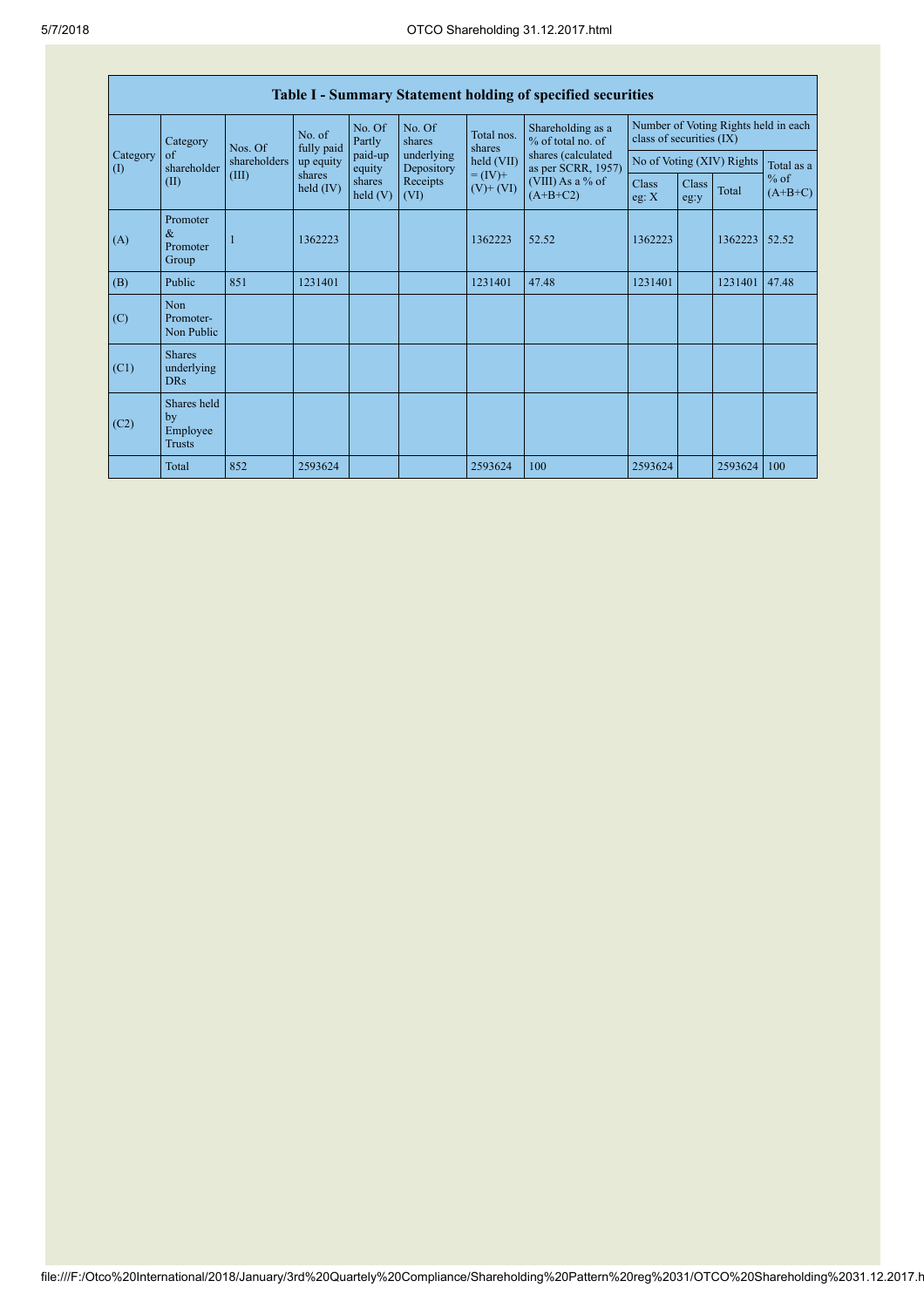| Table I - Summary Statement holding of specified securities |                                                |                                                 |                                           |                                                           |                                                                                                                                                                                  |                                          |                                                         |                                                                               |                                                         |                                       |
|-------------------------------------------------------------|------------------------------------------------|-------------------------------------------------|-------------------------------------------|-----------------------------------------------------------|----------------------------------------------------------------------------------------------------------------------------------------------------------------------------------|------------------------------------------|---------------------------------------------------------|-------------------------------------------------------------------------------|---------------------------------------------------------|---------------------------------------|
| Category                                                    | Category<br>$\alpha$ f                         | No. Of<br><b>Shares</b><br>Underlying           | No. of<br><b>Shares</b><br>Underlying     | No. Of Shares<br>Underlying<br>Outstanding<br>convertible | Shareholding, as a %<br>assuming full<br>conversion of<br>convertible securities (<br>as a percentage of<br>diluted share capital)<br>$(XI) = (VII)+(X) As a %$<br>of $(A+B+C2)$ | Number of<br>Locked in<br>shares $(XII)$ |                                                         | Number of<br><b>Shares</b><br>pledged or<br>otherwise<br>encumbered<br>(XIII) |                                                         | Number of<br>equity shares<br>held in |
| $\left( \mathrm{I}\right)$                                  | shareholder<br>(II)                            | Outstanding<br>convertible<br>securities<br>(X) | Outstanding<br><b>Warrants</b><br>$(X_i)$ | securities and<br>No. Of<br>Warrants $(Xi)$<br>(a)        |                                                                                                                                                                                  | No.<br>(a)                               | As a<br>$%$ of<br>total<br><b>Shares</b><br>held<br>(b) | No.<br>(a)                                                                    | As a<br>$%$ of<br>total<br><b>Shares</b><br>held<br>(b) | dematerialized<br>form $(XIV)$        |
| (A)                                                         | Promoter<br>$\&$<br>Promoter<br>Group          |                                                 |                                           |                                                           | 52.52                                                                                                                                                                            |                                          |                                                         |                                                                               |                                                         | 1362223                               |
| (B)                                                         | Public                                         |                                                 |                                           |                                                           | 47.48                                                                                                                                                                            |                                          |                                                         |                                                                               |                                                         | 1072648                               |
| (C)                                                         | Non<br>Promoter-<br>Non Public                 |                                                 |                                           |                                                           |                                                                                                                                                                                  |                                          |                                                         |                                                                               |                                                         |                                       |
| (C1)                                                        | <b>Shares</b><br>underlying<br><b>DRs</b>      |                                                 |                                           |                                                           |                                                                                                                                                                                  |                                          |                                                         |                                                                               |                                                         |                                       |
| (C2)                                                        | Shares held<br>by<br>Employee<br><b>Trusts</b> |                                                 |                                           |                                                           |                                                                                                                                                                                  |                                          |                                                         |                                                                               |                                                         |                                       |
|                                                             | Total                                          |                                                 |                                           |                                                           | 100                                                                                                                                                                              |                                          |                                                         |                                                                               |                                                         | 2434871                               |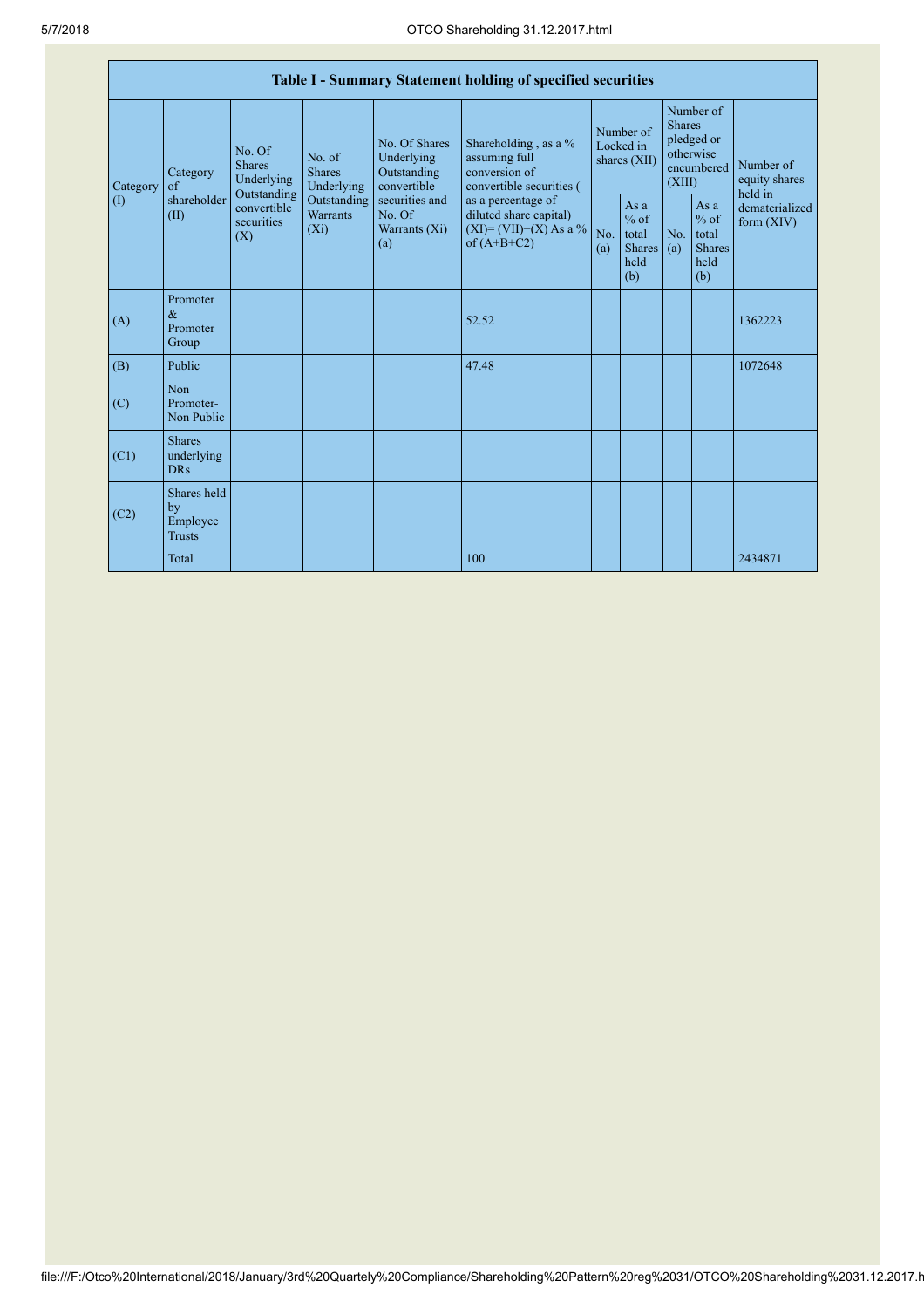| Table II - Statement showing shareholding pattern of the Promoter and Promoter Group        |                                                                                                                     |                         |                            |                       |                                    |                             |                                              |                |               |                                                                  |                           |
|---------------------------------------------------------------------------------------------|---------------------------------------------------------------------------------------------------------------------|-------------------------|----------------------------|-----------------------|------------------------------------|-----------------------------|----------------------------------------------|----------------|---------------|------------------------------------------------------------------|---------------------------|
|                                                                                             |                                                                                                                     |                         | No. of                     | No. Of<br>Partly      | No. Of                             | Total<br>nos.               | Shareholding<br>as a % of total              |                |               | Number of Voting Rights held in<br>each class of securities (IX) |                           |
| Sr.                                                                                         | Category & Name<br>of the Shareholders                                                                              | Nos. Of<br>shareholders | fully<br>paid up<br>equity | paid-<br>up<br>equity | shares<br>underlying<br>Depository | shares<br>held<br>$(VII) =$ | no. of shares<br>(calculated as<br>per SCRR, |                |               | No of Voting (XIV) Rights                                        | Total<br>as a $%$<br>of   |
|                                                                                             | $\left( \Gamma \right)$                                                                                             | (III)                   | shares<br>held<br>(IV)     | shares<br>held<br>(V) | Receipts<br>(VI)                   | $(IV)+$<br>$(V)$ +<br>(VI)  | 1957) (VIII) As<br>a % of<br>$(A+B+C2)$      | Class<br>eg: X | Class<br>eg:y | Total                                                            | Total<br>Voting<br>rights |
| $\mathbf{A}$                                                                                | Table II - Statement showing shareholding pattern of the Promoter and Promoter Group                                |                         |                            |                       |                                    |                             |                                              |                |               |                                                                  |                           |
| (1)                                                                                         | Indian                                                                                                              |                         |                            |                       |                                    |                             |                                              |                |               |                                                                  |                           |
| (a)                                                                                         | Individuals/Hindu<br>undivided Family                                                                               | $\mathbf{1}$            | 1362223                    |                       |                                    | 1362223                     | 52.52                                        | 1362223        |               | 1362223                                                          | 52.52                     |
| Sub-Total (A)<br>(1)                                                                        |                                                                                                                     | $\mathbf{1}$            | 1362223                    |                       |                                    | 1362223                     | 52.52                                        | 1362223        |               | 1362223                                                          | 52.52                     |
| (2)                                                                                         | Foreign                                                                                                             |                         |                            |                       |                                    |                             |                                              |                |               |                                                                  |                           |
| Total<br>Shareholding<br>of Promoter<br>and Promoter<br>Group $(A)=$<br>$(A)(1)+(A)$<br>(2) |                                                                                                                     | 1                       | 1362223                    |                       |                                    | 1362223                     | 52.52                                        | 1362223        |               | 1362223                                                          | 52.52                     |
| $\, {\bf B}$                                                                                | Table III - Statement showing shareholding pattern of the Public shareholder                                        |                         |                            |                       |                                    |                             |                                              |                |               |                                                                  |                           |
| (1)                                                                                         | Institutions                                                                                                        |                         |                            |                       |                                    |                             |                                              |                |               |                                                                  |                           |
| (3)                                                                                         | Non-institutions                                                                                                    |                         |                            |                       |                                    |                             |                                              |                |               |                                                                  |                           |
| (a(i))                                                                                      | Individuals -<br><i>i.Individual</i><br>shareholders<br>holding nominal<br>share capital up to<br>Rs. 2 lakhs.      | 761                     | 345565                     |                       |                                    | 345565                      | 13.32                                        | 345565         |               | 345565                                                           | 13.32                     |
| (a(ii))                                                                                     | Individuals - ii.<br>Individual<br>shareholders<br>holding nominal<br>share capital in<br>excess of Rs. 2<br>lakhs. | 17                      | 821369                     |                       |                                    | 821369                      | 31.67                                        | 821369         |               | 821369                                                           | 31.67                     |
| (e)                                                                                         | Any Other<br>(specify)                                                                                              | 73                      | 64467                      |                       |                                    | 64467                       | 2.49                                         | 64467          |               | 64467                                                            | 2.49                      |
| Sub-Total (B)<br>(3)                                                                        |                                                                                                                     | 851                     | 1231401                    |                       |                                    | 1231401                     | 47.48                                        | 1231401        |               | 1231401                                                          | 47.48                     |
| <b>Total Public</b><br>Shareholding<br>$(B)=(B)(1)+$<br>$(B)(2)+(B)(3)$                     |                                                                                                                     | 851                     | 1231401                    |                       |                                    | 1231401                     | 47.48                                        | 1231401        |               | 1231401                                                          | 47.48                     |
| ${\bf C}$                                                                                   | Table IV - Statement showing shareholding pattern of the Non Promoter- Non Public shareholder                       |                         |                            |                       |                                    |                             |                                              |                |               |                                                                  |                           |
| Total (<br>$A+B+C2$ )                                                                       |                                                                                                                     | 852                     | 2593624                    |                       |                                    | 2593624                     | 100                                          | 2593624        |               | 2593624                                                          | 100                       |
| Total<br>$(A+B+C)$                                                                          |                                                                                                                     | 852                     | 2593624                    |                       |                                    | 2593624                     | 100                                          | 2593624        |               | 2593624                                                          | 100                       |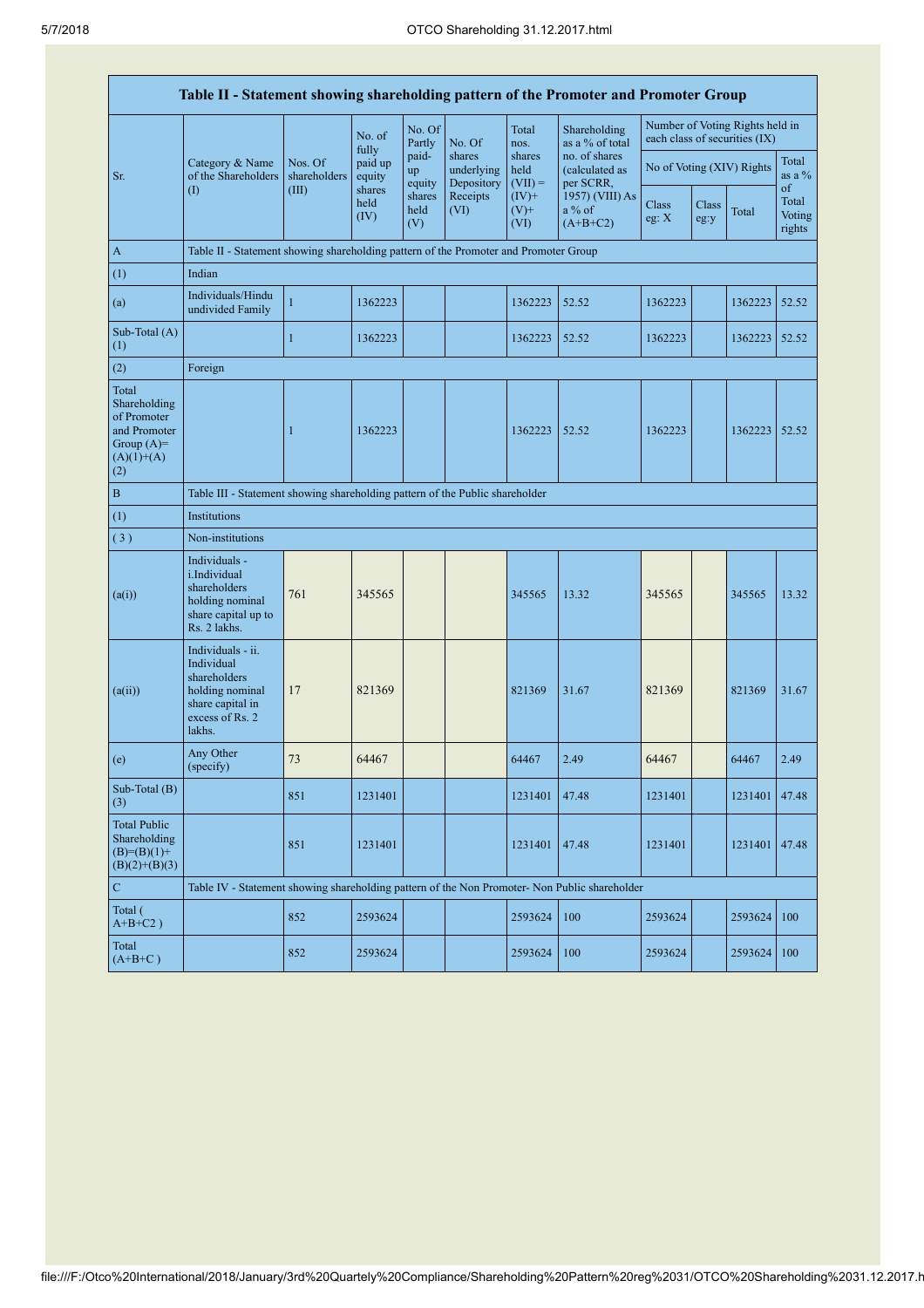|                                                                                         |                                       |                                           |                                                                | Table II - Statement showing shareholding pattern of the Promoter and Promoter Group          |            |                                                         |                                                                               |                                                         |                                                                         |
|-----------------------------------------------------------------------------------------|---------------------------------------|-------------------------------------------|----------------------------------------------------------------|-----------------------------------------------------------------------------------------------|------------|---------------------------------------------------------|-------------------------------------------------------------------------------|---------------------------------------------------------|-------------------------------------------------------------------------|
|                                                                                         | No. Of<br><b>Shares</b><br>Underlying | No. of<br><b>Shares</b><br>Underlying     | No. Of Shares<br>Underlying<br>Outstanding                     | Shareholding, as a %<br>assuming full conversion of<br>convertible securities (as a           |            | Number of<br>Locked in<br>shares (XII)                  | Number of<br><b>Shares</b><br>pledged or<br>otherwise<br>encumbered<br>(XIII) |                                                         | Number of<br>equity shares<br>held in<br>dematerialized<br>form $(XIV)$ |
| Outstanding<br>Sr.<br>convertible<br>securities<br>(X)                                  |                                       | Outstanding<br><b>Warrants</b><br>$(X_i)$ | convertible<br>securities and<br>No. Of Warrants<br>$(Xi)$ (a) | percentage of diluted share<br>capital) $(XI) = (VII)+(X) As$<br>a % of $(A+B+C2)$            | No.<br>(a) | As a<br>$%$ of<br>total<br><b>Shares</b><br>held<br>(b) | No.<br>(a)                                                                    | As a<br>$%$ of<br>total<br><b>Shares</b><br>held<br>(b) |                                                                         |
| $\mathbf{A}$                                                                            |                                       |                                           |                                                                | Table II - Statement showing shareholding pattern of the Promoter and Promoter Group          |            |                                                         |                                                                               |                                                         |                                                                         |
| (1)                                                                                     | Indian                                |                                           |                                                                |                                                                                               |            |                                                         |                                                                               |                                                         |                                                                         |
| (a)                                                                                     |                                       |                                           |                                                                | 52.52                                                                                         |            |                                                         |                                                                               |                                                         | 1362223                                                                 |
| Sub-Total (A)<br>(1)                                                                    |                                       |                                           |                                                                | 52.52                                                                                         |            |                                                         |                                                                               |                                                         | 1362223                                                                 |
| (2)                                                                                     | Foreign                               |                                           |                                                                |                                                                                               |            |                                                         |                                                                               |                                                         |                                                                         |
| Total<br>Shareholding<br>of Promoter<br>and Promoter<br>Group $(A)=$<br>$(A)(1)+(A)(2)$ |                                       |                                           |                                                                | 52.52                                                                                         |            |                                                         |                                                                               |                                                         | 1362223                                                                 |
| $\, {\bf B}$                                                                            |                                       |                                           |                                                                | Table III - Statement showing shareholding pattern of the Public shareholder                  |            |                                                         |                                                                               |                                                         |                                                                         |
| (1)                                                                                     | Institutions                          |                                           |                                                                |                                                                                               |            |                                                         |                                                                               |                                                         |                                                                         |
| (3)                                                                                     | Non-institutions                      |                                           |                                                                |                                                                                               |            |                                                         |                                                                               |                                                         |                                                                         |
| (a(i))                                                                                  |                                       |                                           |                                                                | 13.32                                                                                         |            |                                                         |                                                                               |                                                         | 198330                                                                  |
| (a(ii))                                                                                 |                                       |                                           |                                                                | 31.67                                                                                         |            |                                                         |                                                                               |                                                         | 821369                                                                  |
| (e)                                                                                     |                                       |                                           |                                                                | 2.49                                                                                          |            |                                                         |                                                                               |                                                         | 52949                                                                   |
| Sub-Total (B)<br>(3)                                                                    |                                       |                                           |                                                                | 47.48                                                                                         |            |                                                         |                                                                               |                                                         | 1072648                                                                 |
| <b>Total Public</b><br>Shareholding<br>$(B)= (B)(1) +$<br>$(B)(2)+(B)(3)$               |                                       |                                           |                                                                | 47.48                                                                                         |            |                                                         |                                                                               |                                                         | 1072648                                                                 |
| $\mathbf C$                                                                             |                                       |                                           |                                                                | Table IV - Statement showing shareholding pattern of the Non Promoter- Non Public shareholder |            |                                                         |                                                                               |                                                         |                                                                         |
| Total (<br>$A+B+C2$ )                                                                   |                                       |                                           |                                                                | 100                                                                                           |            |                                                         |                                                                               |                                                         | 2434871                                                                 |
| Total $(A+B+C)$<br>$\mathcal{E}$                                                        |                                       |                                           |                                                                | 100                                                                                           |            |                                                         |                                                                               |                                                         | 2434871                                                                 |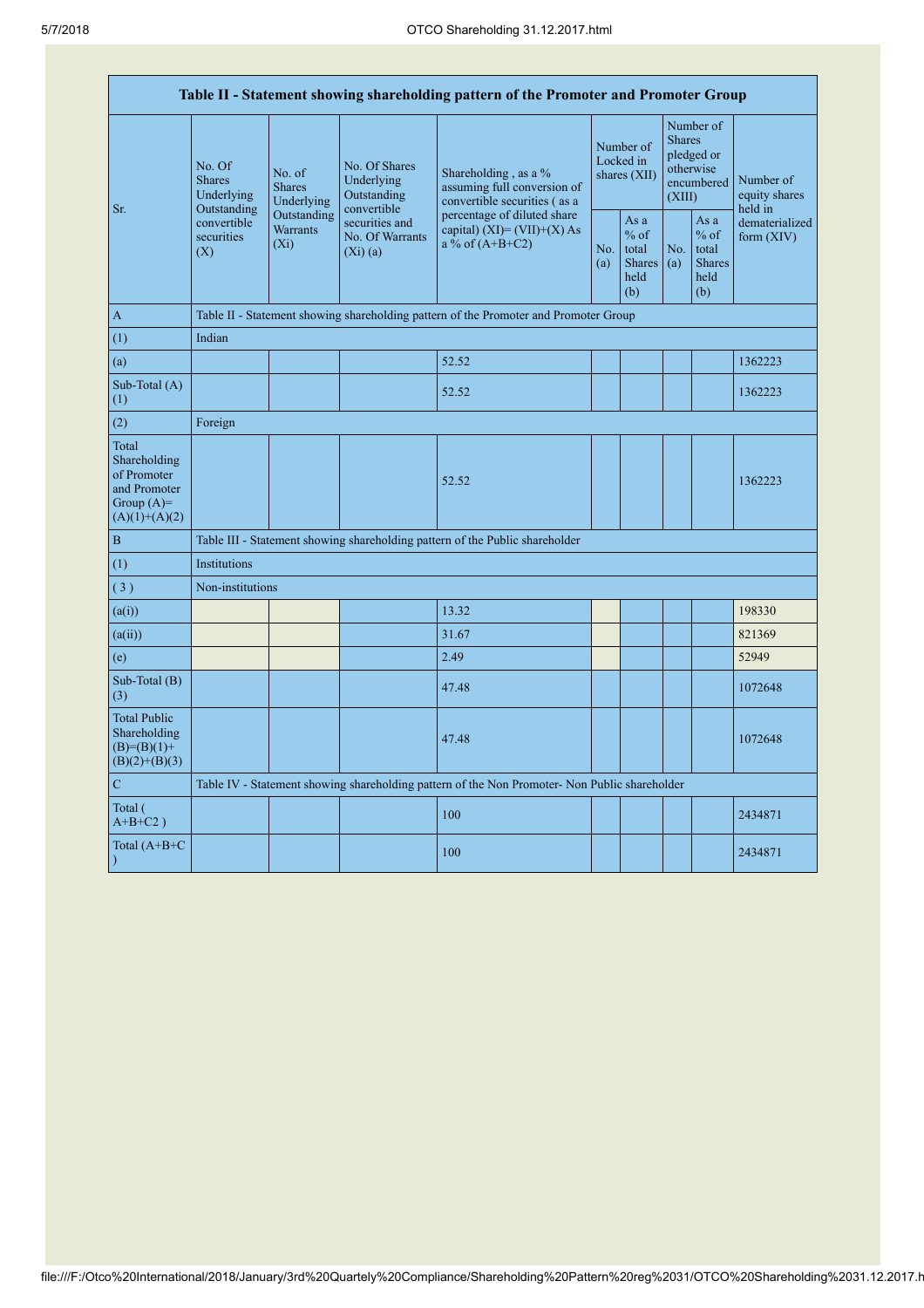| Individuals/Hindu undivided Family                                                                                                                                                       |                                                               |                       |  |  |  |  |  |
|------------------------------------------------------------------------------------------------------------------------------------------------------------------------------------------|---------------------------------------------------------------|-----------------------|--|--|--|--|--|
| Searial No.                                                                                                                                                                              | $\mathbf{1}$                                                  |                       |  |  |  |  |  |
| Name of the<br>Shareholders (I)                                                                                                                                                          | PRADEEP KUMAR PANDA                                           | Click here to go back |  |  |  |  |  |
| PAN(II)                                                                                                                                                                                  | AFPPP0757B                                                    | Total                 |  |  |  |  |  |
| No. of fully paid<br>up equity shares<br>held (IV)                                                                                                                                       | 1362223                                                       | 1362223               |  |  |  |  |  |
| No. Of Partly paid-<br>up equity shares<br>held(V)                                                                                                                                       |                                                               |                       |  |  |  |  |  |
| No. Of shares<br>underlying<br>Depository<br>Receipts (VI)                                                                                                                               |                                                               |                       |  |  |  |  |  |
| Total nos. shares<br>held $(VII) = (IV) +$<br>$(V)+(VI)$                                                                                                                                 | 1362223                                                       | 1362223               |  |  |  |  |  |
| Shareholding as a<br>% of total no. of<br>shares (calculated<br>as per SCRR,<br>$1957$ ) (VIII) As a<br>% of $(A+B+C2)$                                                                  | 52.52                                                         | 52.52                 |  |  |  |  |  |
|                                                                                                                                                                                          | Number of Voting Rights held in each class of securities (IX) |                       |  |  |  |  |  |
| Class eg:X                                                                                                                                                                               | 1362223                                                       | 1362223               |  |  |  |  |  |
| Class eg:y                                                                                                                                                                               |                                                               |                       |  |  |  |  |  |
| Total                                                                                                                                                                                    | 1362223                                                       | 1362223               |  |  |  |  |  |
| Total as a % of<br><b>Total Voting rights</b>                                                                                                                                            | 52.52                                                         | 52.52                 |  |  |  |  |  |
| No. Of Shares<br>Underlying<br>Outstanding<br>convertible<br>securities $(X)$                                                                                                            |                                                               |                       |  |  |  |  |  |
| No. of Shares<br>Underlying<br>Outstanding<br>Warrants (Xi)                                                                                                                              |                                                               |                       |  |  |  |  |  |
| No. Of Shares<br>Underlying<br>Outstanding<br>convertible<br>securities and No.<br>Of Warrants (Xi)<br>(a)                                                                               |                                                               |                       |  |  |  |  |  |
| Shareholding, as a<br>% assuming full<br>conversion of<br>convertible<br>securities (as a<br>percentage of<br>diluted share<br>capital) (XI)=<br>$(VII)+(Xi)(a)$ As a<br>% of $(A+B+C2)$ | 52.52                                                         | 52.52                 |  |  |  |  |  |
| Number of Locked in shares (XII)                                                                                                                                                         |                                                               |                       |  |  |  |  |  |
| No. (a)                                                                                                                                                                                  |                                                               |                       |  |  |  |  |  |
| As a % of total<br>Shares held (b)                                                                                                                                                       |                                                               |                       |  |  |  |  |  |
|                                                                                                                                                                                          | Number of Shares pledged or otherwise encumbered (XIII)       |                       |  |  |  |  |  |
| No. (a)                                                                                                                                                                                  |                                                               |                       |  |  |  |  |  |
| As a % of total<br>Shares held (b)                                                                                                                                                       |                                                               |                       |  |  |  |  |  |
| Number of equity<br>shares held in<br>dematerialized<br>form (XIV)                                                                                                                       | 1362223                                                       | 1362223               |  |  |  |  |  |
| Reason for not providing PAN                                                                                                                                                             |                                                               |                       |  |  |  |  |  |

file:///F:/Otco%20International/2018/January/3rd%20Quartely%20Compliance/Shareholding%20Pattern%20reg%2031/OTCO%20Shareholding%2031.12.2017.h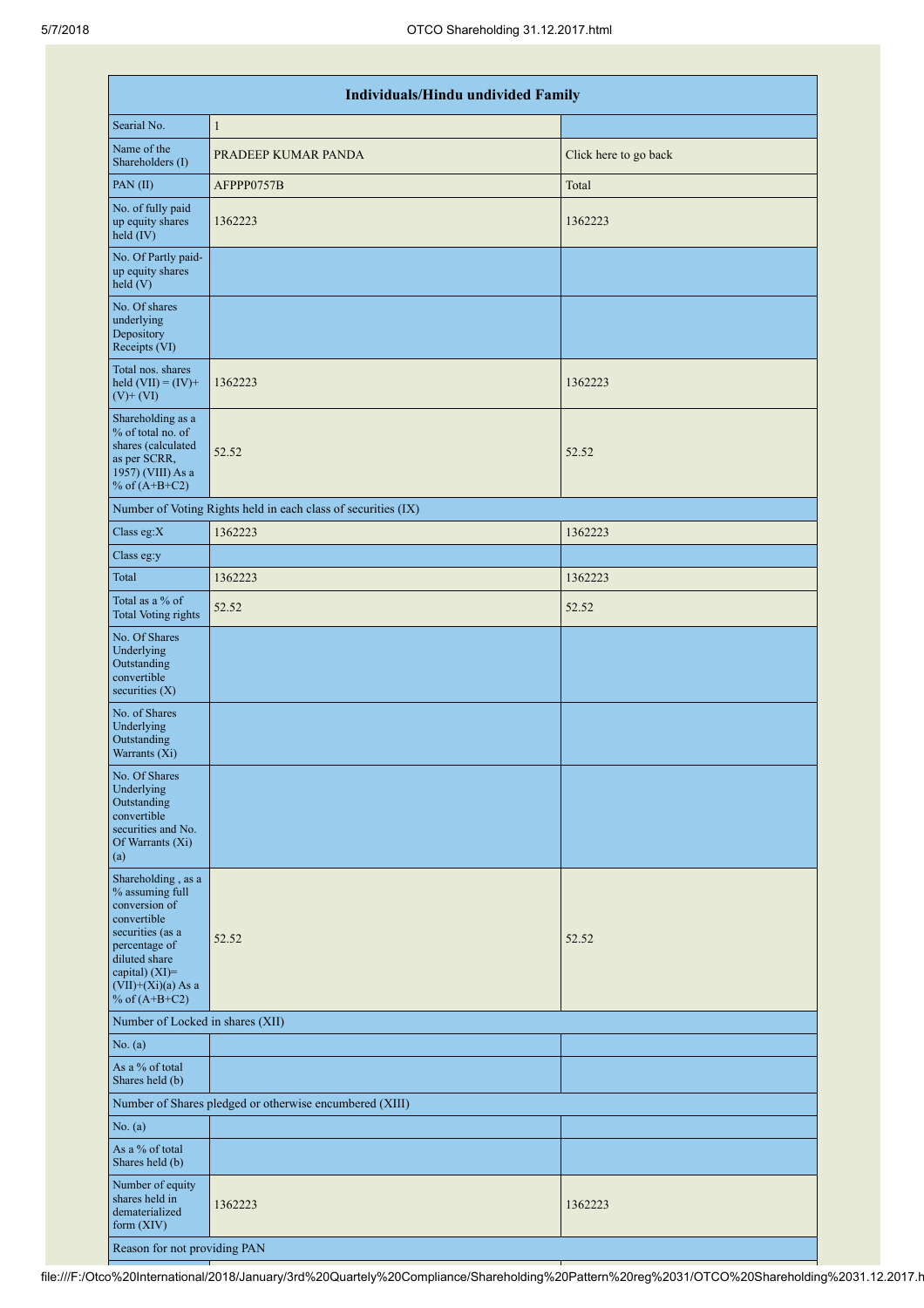| Reason for not |
|----------------|
|                |
| providing PAN  |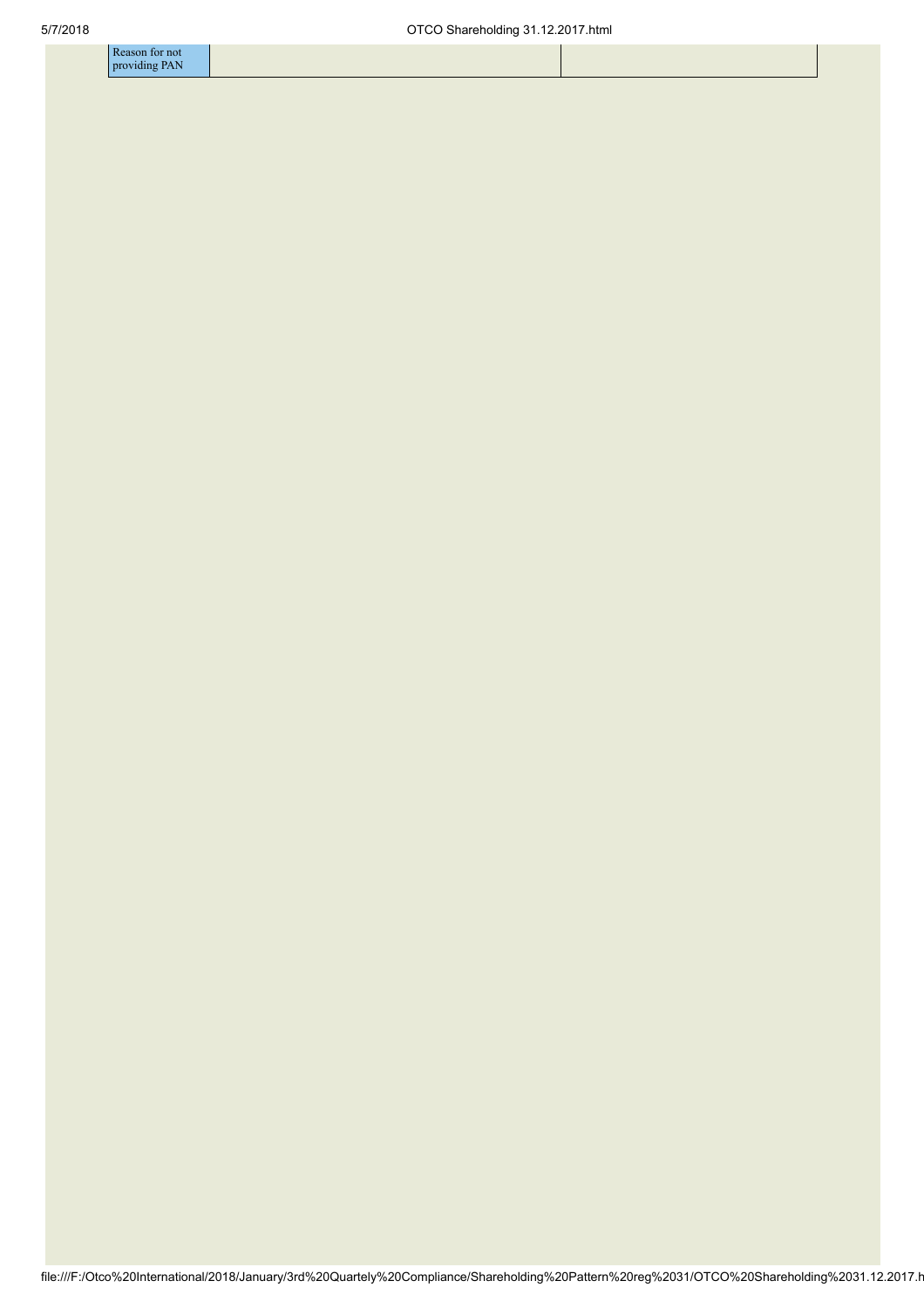|                                                                                                                                                                                                   |                                   | Individuals - ii. Individual shareholders holding nominal share capital in excess of Rs. 2 lakhs. |                                  |                                 |                                |                                                |                                                |
|---------------------------------------------------------------------------------------------------------------------------------------------------------------------------------------------------|-----------------------------------|---------------------------------------------------------------------------------------------------|----------------------------------|---------------------------------|--------------------------------|------------------------------------------------|------------------------------------------------|
| Searial No.                                                                                                                                                                                       | $\mathbf{1}$                      | $\sqrt{2}$                                                                                        | $\overline{\mathbf{3}}$          | $\overline{4}$                  | 5                              | $\sqrt{6}$                                     | $\overline{7}$                                 |
| Name of the<br>Shareholders<br>$\left( \mathrm{I}\right)$                                                                                                                                         | <b>MALATILATA</b><br><b>SAHOO</b> | <b>ASHIMA</b><br><b>CHAKRABORTY</b>                                                               | <b>DAMODAR</b><br><b>TRIBEDI</b> | <b>PADMAJA</b><br><b>MISHRA</b> | PRABHUDAYAL<br><b>SENAPATI</b> | <b>RAMESH</b><br><b>CHANDRA</b><br><b>SAHU</b> | <b>BAPPA</b><br><b>DITAYA</b><br><b>PARIDA</b> |
| PAN (II)                                                                                                                                                                                          | FBBPS7407A                        | AGCPC1920B                                                                                        | AHNPT1985H                       | AUTPM5792Q                      | ARCPS7078K                     | BHQPS6895D                                     | AZTPP8783B                                     |
| No. of fully<br>paid up equity<br>shares held<br>(IV)                                                                                                                                             | 75000                             | 70894                                                                                             | 61578                            | 49625                           | 49000                          | 49000                                          | 49000                                          |
| No. Of Partly<br>paid-up equity<br>shares held<br>(V)                                                                                                                                             |                                   |                                                                                                   |                                  |                                 |                                |                                                |                                                |
| No. Of shares<br>underlying<br>Depository<br>Receipts (VI)                                                                                                                                        |                                   |                                                                                                   |                                  |                                 |                                |                                                |                                                |
| Total nos.<br>shares held<br>$(VII) = (IV) +$<br>$(V)$ + $(VI)$                                                                                                                                   | 75000                             | 70894                                                                                             | 61578                            | 49625                           | 49000                          | 49000                                          | 49000                                          |
| Shareholding<br>as a % of total<br>no. of shares<br>(calculated as<br>per SCRR,<br>1957) (VIII)<br>As a % of<br>$(A+B+C2)$                                                                        | 2.89                              | 2.73                                                                                              | 2.37                             | 1.91                            | 1.89                           | 1.89                                           | 1.89                                           |
|                                                                                                                                                                                                   |                                   | Number of Voting Rights held in each class of securities (IX)                                     |                                  |                                 |                                |                                                |                                                |
| Class eg: X                                                                                                                                                                                       | 75000                             | 70894                                                                                             | 61578                            | 49625                           | 49000                          | 49000                                          | 49000                                          |
| Class eg:y                                                                                                                                                                                        |                                   |                                                                                                   |                                  |                                 |                                |                                                |                                                |
| Total                                                                                                                                                                                             | 75000                             | 70894                                                                                             | 61578                            | 49625                           | 49000                          | 49000                                          | 49000                                          |
| Total as a %<br>of Total<br>Voting rights                                                                                                                                                         | 2.89                              | 2.73                                                                                              | 2.37                             | 1.91                            | 1.89                           | 1.89                                           | 1.89                                           |
| No. Of Shares<br>Underlying<br>Outstanding<br>convertible<br>securities $(X)$                                                                                                                     |                                   |                                                                                                   |                                  |                                 |                                |                                                |                                                |
| No. of Shares<br>Underlying<br>Outstanding<br>Warrants (Xi)                                                                                                                                       |                                   |                                                                                                   |                                  |                                 |                                |                                                |                                                |
| No. Of Shares<br>Underlying<br>Outstanding<br>convertible<br>securities and<br>No. Of<br>Warrants (Xi)<br>(a)                                                                                     |                                   |                                                                                                   |                                  |                                 |                                |                                                |                                                |
| Shareholding,<br>as a $%$<br>assuming full<br>conversion of<br>convertible<br>securities (as a<br>percentage of<br>diluted share<br>capital) $(XI)$ =<br>$(VII)+(X) As$<br>$a\%$ of<br>$(A+B+C2)$ | 2.89                              | 2.73                                                                                              | 2.37                             | 1.91                            | 1.89                           | 1.89                                           | 1.89                                           |
|                                                                                                                                                                                                   | Number of Locked in shares (XII)  |                                                                                                   |                                  |                                 |                                |                                                |                                                |
| No. (a)                                                                                                                                                                                           |                                   |                                                                                                   |                                  |                                 |                                |                                                |                                                |
| As a % of<br>total Shares<br>held(b)                                                                                                                                                              |                                   |                                                                                                   |                                  |                                 |                                |                                                |                                                |
| Number of                                                                                                                                                                                         | 75000                             | 70894                                                                                             | 61578                            | 49625                           | 49000                          | 49000                                          | 49000                                          |

file:///F:/Otco%20International/2018/January/3rd%20Quartely%20Compliance/Shareholding%20Pattern%20reg%2031/OTCO%20Shareholding%2031.12.2017.h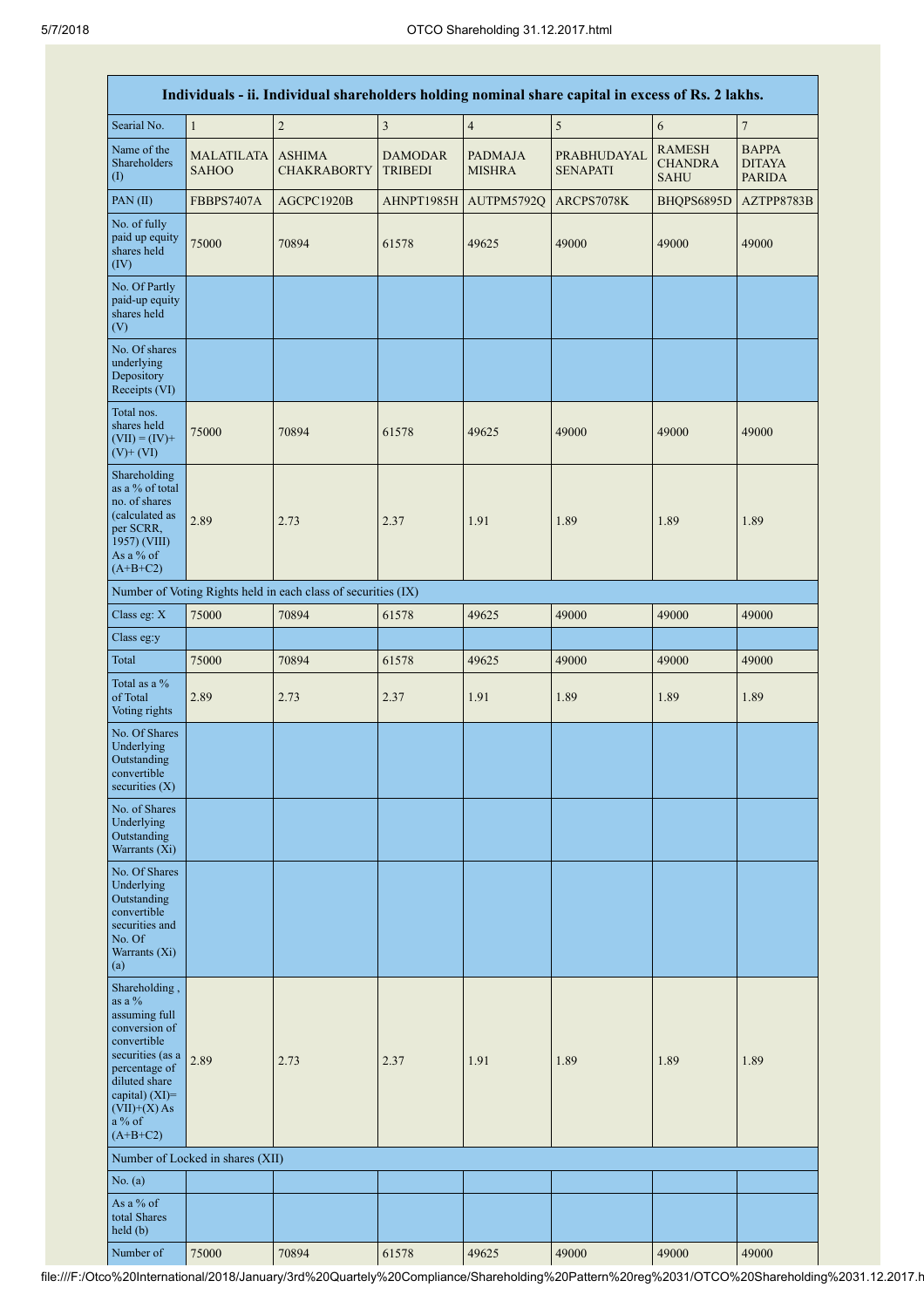| equity shares<br>held in<br>dematerialized<br>form $(XIV)$ |  |  |  |  |  |  |  |
|------------------------------------------------------------|--|--|--|--|--|--|--|
| Reason for not providing PAN                               |  |  |  |  |  |  |  |
| Reason for not<br>providing<br>PAN                         |  |  |  |  |  |  |  |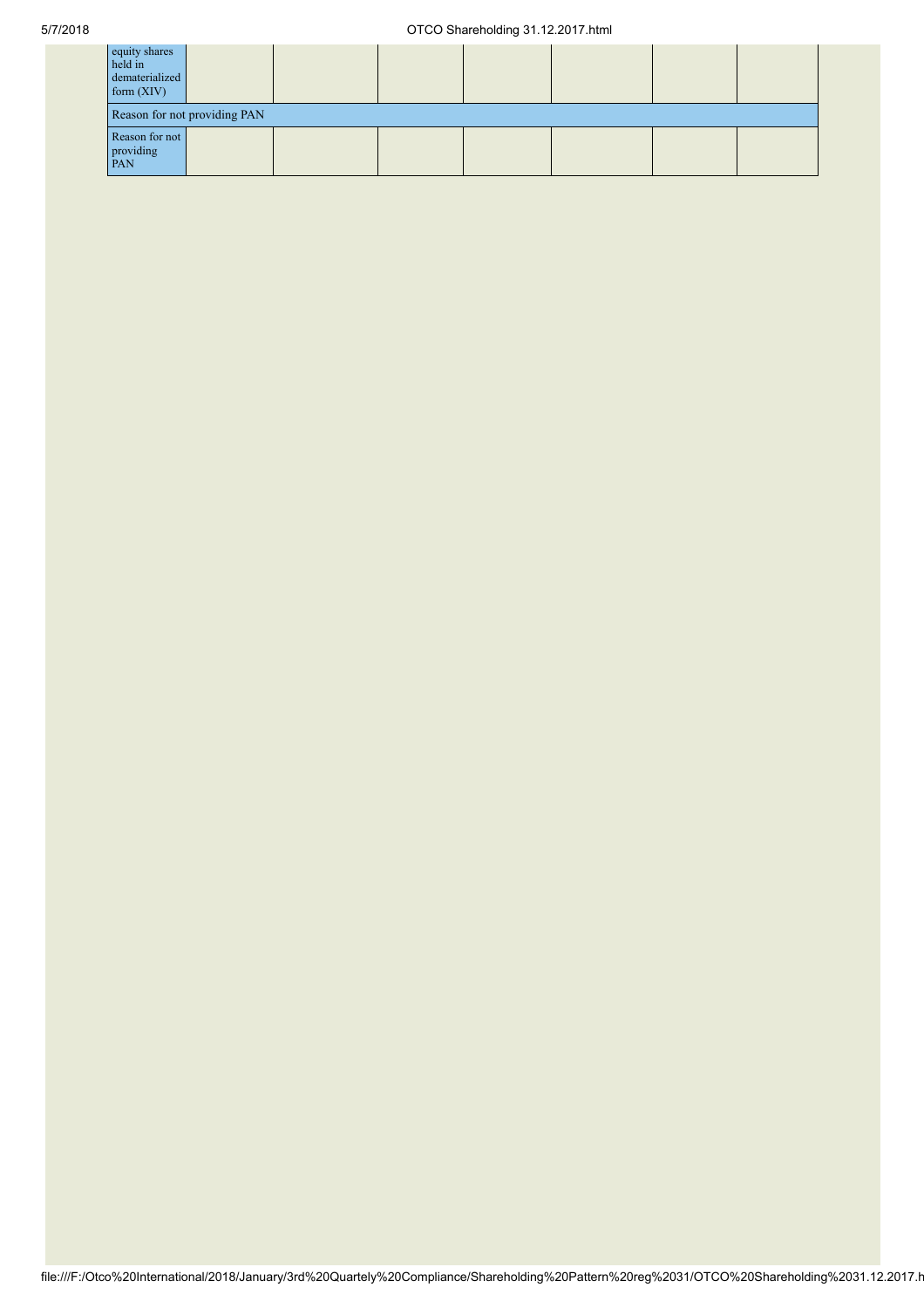|                                                                                                                                                                                         |                                  |                                             |                                             | Individuals - ii. Individual shareholders holding nominal share capital in excess of Rs. 2 lakhs. |                                 |                                |                                               |
|-----------------------------------------------------------------------------------------------------------------------------------------------------------------------------------------|----------------------------------|---------------------------------------------|---------------------------------------------|---------------------------------------------------------------------------------------------------|---------------------------------|--------------------------------|-----------------------------------------------|
| Searial No.                                                                                                                                                                             | $\,$ $\,$                        | 9                                           | 10                                          | 11                                                                                                | 12                              | 13                             | 14                                            |
| Name of the<br>Shareholders (I)                                                                                                                                                         | <b>NIRANJAN</b><br><b>BEHERA</b> | <b>WALME</b><br><b>GURI</b><br><b>MARAK</b> | <b>ANAM</b><br><b>CHARAN</b><br><b>SAHU</b> | <b>SUVENDRA</b><br><b>KUMAR PANDA</b>                                                             | <b>RAMAKANT</b><br><b>PADHI</b> | <b>BHARATI</b><br><b>PADHI</b> | <b>SURESH</b><br><b>MOHINI</b><br><b>PANI</b> |
| PAN(II)                                                                                                                                                                                 | ALUPB2295H                       | BWNPM7094J                                  | FERPS4676J                                  | AOQPP6001C                                                                                        | CRIPP9557N                      | CRIPP9560K                     | ADJPP0006F                                    |
| No. of fully paid<br>up equity shares<br>held $(IV)$                                                                                                                                    | 49000                            | 49000                                       | 49000                                       | 46553                                                                                             | 41283                           | 39548                          | 39510                                         |
| No. Of Partly paid-<br>up equity shares<br>held(V)                                                                                                                                      |                                  |                                             |                                             |                                                                                                   |                                 |                                |                                               |
| No. Of shares<br>underlying<br>Depository<br>Receipts (VI)                                                                                                                              |                                  |                                             |                                             |                                                                                                   |                                 |                                |                                               |
| Total nos. shares<br>held $(VII) = (IV) +$<br>$(V)$ + $(VI)$                                                                                                                            | 49000                            | 49000                                       | 49000                                       | 46553                                                                                             | 41283                           | 39548                          | 39510                                         |
| Shareholding as a<br>% of total no. of<br>shares (calculated<br>as per SCRR,<br>1957) (VIII) As a<br>% of $(A+B+C2)$                                                                    | 1.89                             | 1.89                                        | 1.89                                        | 1.79                                                                                              | 1.59                            | 1.52                           | 1.52                                          |
| Number of Voting Rights held in each class of securities (IX)                                                                                                                           |                                  |                                             |                                             |                                                                                                   |                                 |                                |                                               |
| Class eg: $X$                                                                                                                                                                           | 49000                            | 49000                                       | 49000                                       | 46553                                                                                             | 41283                           | 39548                          | 39510                                         |
| Class eg:y                                                                                                                                                                              |                                  |                                             |                                             |                                                                                                   |                                 |                                |                                               |
| Total                                                                                                                                                                                   | 49000                            | 49000                                       | 49000                                       | 46553                                                                                             | 41283                           | 39548                          | 39510                                         |
| Total as a % of<br><b>Total Voting rights</b>                                                                                                                                           | 1.89                             | 1.89                                        | 1.89                                        | 1.79                                                                                              | 1.59                            | 1.52                           | 1.52                                          |
| No. Of Shares<br>Underlying<br>Outstanding<br>convertible<br>securities $(X)$                                                                                                           |                                  |                                             |                                             |                                                                                                   |                                 |                                |                                               |
| No. of Shares<br>Underlying<br>Outstanding<br>Warrants (Xi)                                                                                                                             |                                  |                                             |                                             |                                                                                                   |                                 |                                |                                               |
| No. Of Shares<br>Underlying<br>Outstanding<br>convertible<br>securities and No.<br>Of Warrants (Xi)<br>(a)                                                                              |                                  |                                             |                                             |                                                                                                   |                                 |                                |                                               |
| Shareholding, as a<br>% assuming full<br>conversion of<br>convertible<br>securities (as a<br>percentage of<br>diluted share<br>capital) $(XI)$ =<br>$(VII)+(X)$ As a %<br>of $(A+B+C2)$ | 1.89                             | 1.89                                        | 1.89                                        | 1.79                                                                                              | 1.59                            | 1.52                           | 1.52                                          |
| Number of Locked in shares (XII)                                                                                                                                                        |                                  |                                             |                                             |                                                                                                   |                                 |                                |                                               |
| No. $(a)$                                                                                                                                                                               |                                  |                                             |                                             |                                                                                                   |                                 |                                |                                               |
| As a % of total<br>Shares held (b)                                                                                                                                                      |                                  |                                             |                                             |                                                                                                   |                                 |                                |                                               |
| Number of equity<br>shares held in<br>dematerialized<br>form $(XIV)$                                                                                                                    | 49000                            | 49000                                       | 49000                                       | 46553                                                                                             | 41283                           | 39548                          | 39510                                         |
| Reason for not providing PAN                                                                                                                                                            |                                  |                                             |                                             |                                                                                                   |                                 |                                |                                               |
| Reason for not<br>providing PAN                                                                                                                                                         |                                  |                                             |                                             |                                                                                                   |                                 |                                |                                               |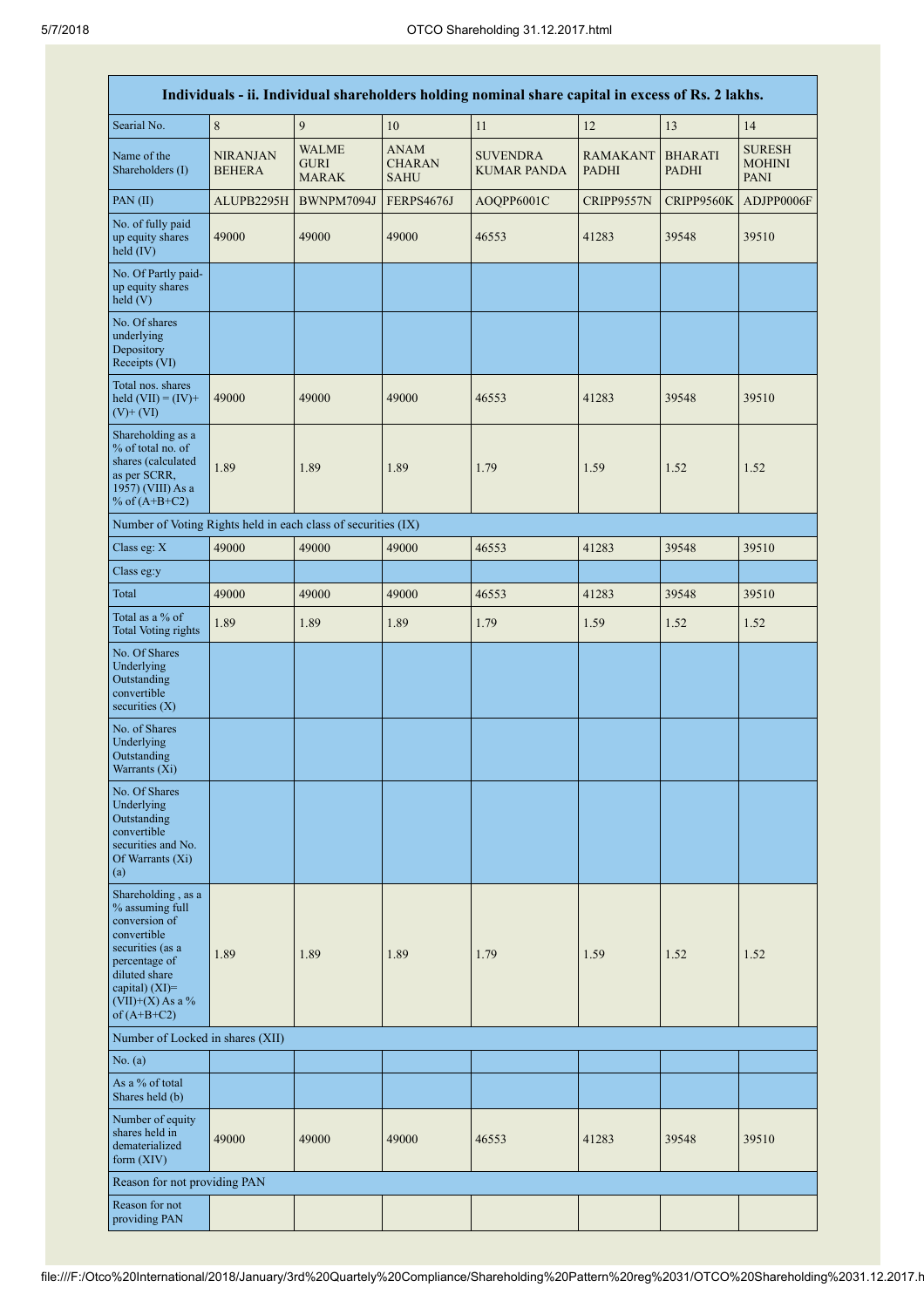| Individuals - ii. Individual shareholders holding nominal share capital in excess of Rs. 2 lakhs.                                                                                       |                                                               |                |                       |  |  |  |  |
|-----------------------------------------------------------------------------------------------------------------------------------------------------------------------------------------|---------------------------------------------------------------|----------------|-----------------------|--|--|--|--|
| Searial No.                                                                                                                                                                             | 15                                                            | 16             |                       |  |  |  |  |
| Name of the<br>Shareholders (I)                                                                                                                                                         | <b>MANASIRANI AGASTI</b>                                      | UMAKANTA PADHI | Click here to go back |  |  |  |  |
| PAN(II)                                                                                                                                                                                 | BDTPA5270K                                                    | CRIPP9939G     | Total                 |  |  |  |  |
| No. of fully paid<br>up equity shares<br>held (IV)                                                                                                                                      | 39500                                                         | 39500          | 796991                |  |  |  |  |
| No. Of Partly paid-<br>up equity shares<br>held(V)                                                                                                                                      |                                                               |                |                       |  |  |  |  |
| No. Of shares<br>underlying<br>Depository<br>Receipts (VI)                                                                                                                              |                                                               |                |                       |  |  |  |  |
| Total nos. shares<br>held $(VII) = (IV) +$<br>$(V)$ + $(VI)$                                                                                                                            | 39500                                                         | 39500          | 796991                |  |  |  |  |
| Shareholding as a<br>% of total no. of<br>shares (calculated<br>as per SCRR,<br>1957) (VIII) As a<br>% of $(A+B+C2)$                                                                    | 1.52                                                          | 1.52           | 30.73                 |  |  |  |  |
|                                                                                                                                                                                         | Number of Voting Rights held in each class of securities (IX) |                |                       |  |  |  |  |
| Class eg: X                                                                                                                                                                             | 39500                                                         | 39500          | 796991                |  |  |  |  |
| Class eg:y                                                                                                                                                                              |                                                               |                |                       |  |  |  |  |
| Total                                                                                                                                                                                   | 39500                                                         | 39500          | 796991                |  |  |  |  |
| Total as a % of<br><b>Total Voting rights</b>                                                                                                                                           | 1.52                                                          | 1.52           | 30.73                 |  |  |  |  |
| No. Of Shares<br>Underlying<br>Outstanding<br>convertible<br>securities $(X)$                                                                                                           |                                                               |                |                       |  |  |  |  |
| No. of Shares<br>Underlying<br>Outstanding<br>Warrants (Xi)                                                                                                                             |                                                               |                |                       |  |  |  |  |
| No. Of Shares<br>Underlying<br>Outstanding<br>convertible<br>securities and No.<br>Of Warrants (Xi)<br>(a)                                                                              |                                                               |                |                       |  |  |  |  |
| Shareholding, as a<br>% assuming full<br>conversion of<br>convertible<br>securities (as a<br>percentage of<br>diluted share<br>capital) $(XI)$ =<br>$(VII)+(X)$ As a %<br>of $(A+B+C2)$ | 1.52                                                          | 1.52           | 30.73                 |  |  |  |  |
| Number of Locked in shares (XII)                                                                                                                                                        |                                                               |                |                       |  |  |  |  |
| No. (a)                                                                                                                                                                                 |                                                               |                |                       |  |  |  |  |
| As a % of total<br>Shares held (b)                                                                                                                                                      |                                                               |                |                       |  |  |  |  |
| Number of equity<br>shares held in<br>dematerialized<br>form $(XIV)$                                                                                                                    | 39500                                                         | 39500          | 796991                |  |  |  |  |
| Reason for not providing PAN                                                                                                                                                            |                                                               |                |                       |  |  |  |  |
| Reason for not<br>providing PAN                                                                                                                                                         |                                                               |                |                       |  |  |  |  |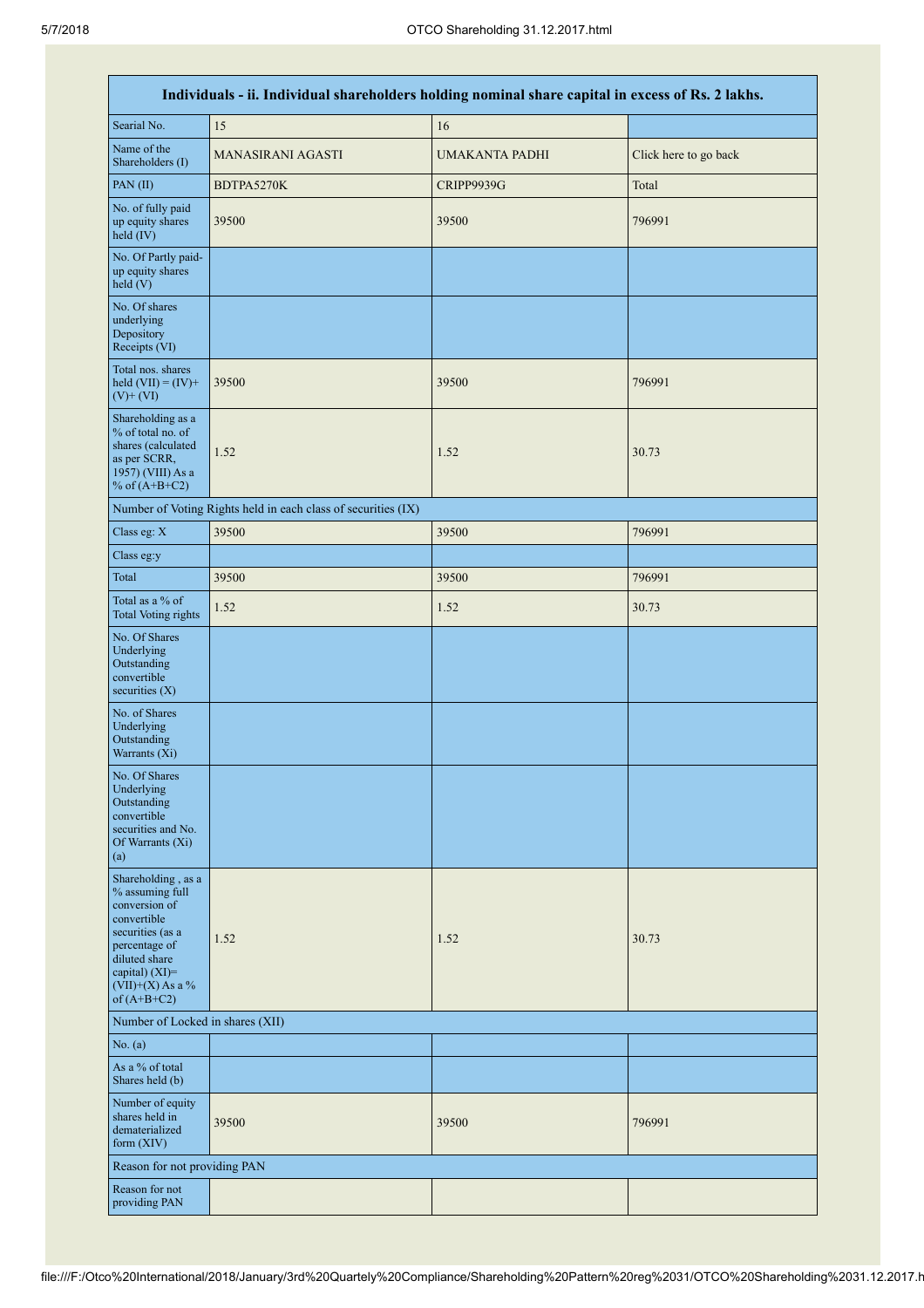| Any Other (specify)                                                                                                                                                                  |                                                               |                         |            |                       |  |  |  |  |
|--------------------------------------------------------------------------------------------------------------------------------------------------------------------------------------|---------------------------------------------------------------|-------------------------|------------|-----------------------|--|--|--|--|
| Searial No.                                                                                                                                                                          | $\mathbf{1}$                                                  | $\sqrt{2}$              | 3          |                       |  |  |  |  |
| Category                                                                                                                                                                             | <b>Bodies Corporate</b>                                       | <b>Clearing Members</b> | <b>HUF</b> |                       |  |  |  |  |
| Category / More<br>than 1 percentage                                                                                                                                                 | Category                                                      | Category                | Category   |                       |  |  |  |  |
| Name of the<br>Shareholders (I)                                                                                                                                                      |                                                               |                         |            | Click here to go back |  |  |  |  |
| PAN(II)                                                                                                                                                                              |                                                               |                         |            | Total                 |  |  |  |  |
| No. of the<br>Shareholders (I)                                                                                                                                                       | 45                                                            | $\,$ 8 $\,$             | 20         | 73                    |  |  |  |  |
| No. of fully paid<br>up equity shares<br>held (IV)                                                                                                                                   | 40497                                                         | 12927                   | 11043      | 64467                 |  |  |  |  |
| No. Of Partly paid-<br>up equity shares<br>held $(V)$                                                                                                                                |                                                               |                         |            |                       |  |  |  |  |
| No. Of shares<br>underlying<br>Depository<br>Receipts (VI)                                                                                                                           |                                                               |                         |            |                       |  |  |  |  |
| Total nos. shares<br>held $(VII) = (IV) +$<br>$(V)$ + $(VI)$                                                                                                                         | 40497                                                         | 12927                   | 11043      | 64467                 |  |  |  |  |
| Shareholding as a<br>% of total no. of<br>shares (calculated<br>as per SCRR,<br>1957) (VIII) As a<br>% of $(A+B+C2)$                                                                 | 1.56                                                          | 0.5                     | 0.43       | 2.49                  |  |  |  |  |
|                                                                                                                                                                                      | Number of Voting Rights held in each class of securities (IX) |                         |            |                       |  |  |  |  |
| Class eg: X                                                                                                                                                                          | 40497                                                         | 12927                   | 11043      | 64467                 |  |  |  |  |
| Class eg:y                                                                                                                                                                           |                                                               |                         |            |                       |  |  |  |  |
| Total                                                                                                                                                                                | 40497                                                         | 12927                   | 11043      | 64467                 |  |  |  |  |
| Total as a % of<br><b>Total Voting rights</b>                                                                                                                                        | 1.56                                                          | 0.5                     | 0.43       | 2.49                  |  |  |  |  |
| No. Of Shares<br>Underlying<br>Outstanding<br>convertible<br>securities (X)                                                                                                          |                                                               |                         |            |                       |  |  |  |  |
| No. of Shares<br>Underlying<br>Outstanding<br>Warrants (Xi)                                                                                                                          |                                                               |                         |            |                       |  |  |  |  |
| No. Of Shares<br>Underlying<br>Outstanding<br>convertible<br>securities and No.<br>Of Warrants (Xi)<br>(a)                                                                           |                                                               |                         |            |                       |  |  |  |  |
| Shareholding, as a<br>% assuming full<br>conversion of<br>convertible<br>securities (as a<br>percentage of<br>diluted share<br>capital) (XI)=<br>$(VII)+(X)$ As a %<br>of $(A+B+C2)$ | 1.56                                                          | 0.5                     | 0.43       | 2.49                  |  |  |  |  |
| Number of Locked in shares (XII)                                                                                                                                                     |                                                               |                         |            |                       |  |  |  |  |
| No. (a)                                                                                                                                                                              |                                                               |                         |            |                       |  |  |  |  |
| As a % of total<br>Shares held (b)                                                                                                                                                   |                                                               |                         |            |                       |  |  |  |  |
| Number of equity<br>shares held in<br>dematerialized<br>form (XIV)                                                                                                                   | 29054                                                         | 12927                   | 10968      | 52949                 |  |  |  |  |